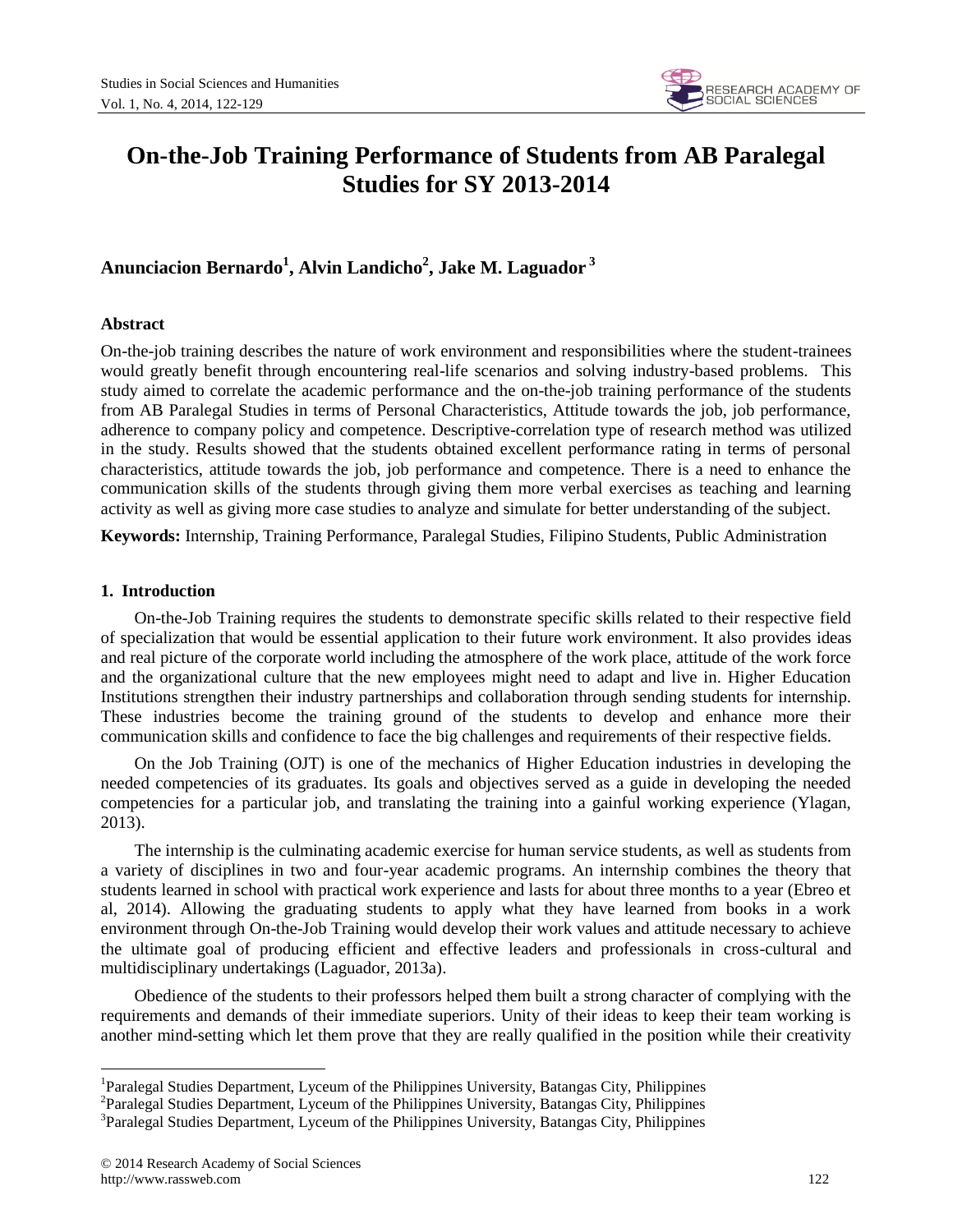#### *Studies in Social Sciences and Humanities*

and innovativeness brought them up to stand out among the employees who have the necessary skills but never discovered their talents, ingenuity and resourcefulness (Laguador & Dotong, 2013).

Internship has substantial educational and practical implications for public administration. Another benefit of quality students participating in internships is that they may otherwise not consider pursuing a public sector career due to insufficient knowledge about the way that the government works. Internship programs can be even more useful for countries that adopt civil service exams as a primary recruitment instrument. Since civil service exams partially measure the true capacity of prospective civil servants, internship programs can be used as a complementary source of recruitment (Ko & Sidhu, 2012).

A negative internship experience can have an even more negative impact than no internship at all. This suggests that the government should pay more attention to the needs of interns and institutionalize a procedure to evaluate students' satisfaction with internship programs (Ko & Sidhu, 2012).

The AB Paralegal Studies program enables its graduates to understand the concept of legal studies, politics and political science, principles, practices and problem of public administration. It equips students with the necessary knowledge, skills and attitudes to be able to work in law offices or perform duties/ related to legal procedures and preparations of legal elements.

The paralegal profession traditionally offers stable income and good benefits, as well as job satisfaction and professional recognition to individuals who are unable or uninterested in investing the time and financial resources needed to attend law school or pursue other professional careers (Gierke, 2009). The AB Paralegal Studies program enables its graduates to understand the concept of legal studies, politics and political science, principles, practices and problem of public administration. It equips students with the necessary knowledge, skills and attitudes to be able to work in law offices or perform duties/ related to legal procedures and preparations of legal elements. Executive politics is not just about the executive, it is about the how policies are executed. This area of interest considers the different ways in which policies seek to steer society, and how public services are designed and operated (Lodge & Wegrich, 2012). Acquiring the skills on public administration and understanding the Philippine politics would provide wider perspective for the students to realize the challenges of their future work environment. Getting involved in various activities and exercises of law offices and firms would also provide them better opportunities to appreciate the nature of their duties and responsibilities.

Ensuring a successful internship requires a marriage of student abilities with appropriate supervision. Finding appropriate host organizations for internships presents unique challenges. Securing organizational projects or assignments that can be completed within a relatively short time frame and that provide appropriate experiences for the student's level of training is critical. The internship should entail meaningful projects that will contribute to a true learning experience, not menial tasks (Shoenfelt, Kottke & Stone, 2012).

Academic performance is an important component of success of the students during their entire schooling. It provides data and information to describe the level of ability to understand, comprehend, apply, analyze, evaluate and synthesize things related or interrelated to their disciplines. Determining its correlation with the on-the-job performance would make it clear to the curriculum developers and program implementers as well as teachers on how they should deliver better services to enhance both performances. In trying to strengthen the quality assurance system in Philippine higher education, institutions of higher learning were mandated to upgrade higher education curricular offerings to international standards (Valdez, 2012). The curriculum was developed to integrate an in depth academics, laboratories and field internship programs that will ensure the efficiency and quality to meet worlds class standards (Mejia, Manzano & Menez, 2014).

This study analyzed the performance of the students enrolled in AB Paralegal Studies to examine the areas for improvement in the program of study and how the students can still develop and enhance their knowledge, values and skills to become qualified future professionals in performing critical and analytical tasks that will require them to accomplish. Internship is an important part of Outcomes-based education that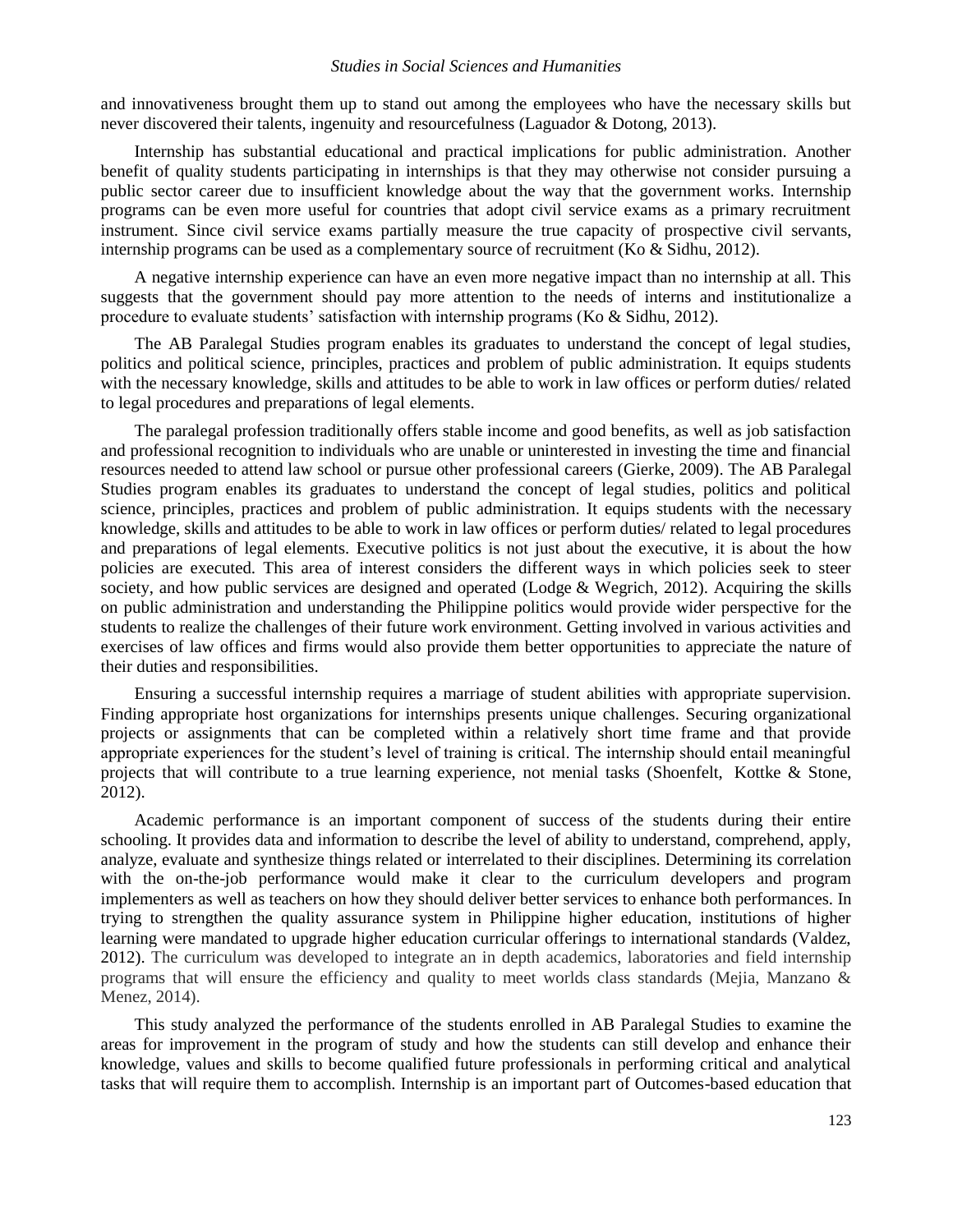#### *A. Bernardo et al*

evaluates the products of university instruction, therefore, it always necessary to assess the output of a certain process for continuous improvement.

#### **Objectives of the Study**

This study aimed to determine the on-the-job training performance of the students from AB Paralegal Studies during SY 2013-2014 in terms of Personal Characteristics, Attitude towards the job, job performance, adherence to company policy and competence.

## **2. Methods**

The study used descriptive-correlation type of research method. Total population of 14 On-the-Job Trainees from AB Paralegal Studies is considered as participants of the study. The Student Office Trainee Performance Appraisal Report was used as the instrument of the study which is consistently being used by the College of Education, Arts and Sciences (CEAS) to assess the performance of the OJTs. Pertinent data were gathered through documentary analysis of the submitted appraisal report from CEAS.

The given scale was used to analyze and interpret the result of the data gathered from the appraisal report: 4.50 – 5.00: Excellent (E); 3.50 – 4.49: Very Good (VG); 2.50 – 3.49: Good (G); 1.50 – 2.49: Fair  $(F)$ ; 1.00 – 1.49; Poor  $(P)$ .

#### **3. Results and Discussion**

Table 1 presents the On-the-Job Training Performance of AB Paralegal Studies in terms of Personal Characteristics.

| <b>Personal Characteristics</b>                                  | WM   | VI | Rank |
|------------------------------------------------------------------|------|----|------|
| 1. Dresses neatly and appropriately for office work              | 4.62 | Ε  |      |
| 2. Has a pleasing personality, is cheerful and good humored      | 4.69 | Ε  |      |
| 3. Possesses above average oral and written communication skills | 4.46 | VG |      |
| 4. Projects self-confidence and enthusiasm                       | 4.54 | Ε  | 3.5  |
| 5. demonstrate leadership potential                              | 4.54 | Ε  | 3.5  |
| <b>Composite Mean</b>                                            | 4.57 | Е  |      |

## **Table 1: On-the-Job Training Performance of AB Paralegal Studies in terms of Personal Characteristics**

The trainees of the AB Paralegal Studies obtained an excellent performance rating for having pleasing personality, being cheerful with good humored from their immediate superiors as indicated by the composite mean score of 4.69 followed by dressing neatly and appropriately for the office work, projecting selfconfidence and enthusiasm as well as demonstrating leadership potential as denoted by the weighted mean scores of 4.62, 4.54 and 4.54, respectively. However, they obtained a very good performance rating in possessing above average oral and written communication skills as manifested by the computed weighted mean score of 4.46 The composite mean score of 4.57 implies that the trainees have excellent on-the-job training performance in terms of personal characteristics.

Students were given proper orientation before they allowed to undergo their on-the-job training. One of the reminders provided to them is the proper wearing of corporate or business attire most appropriate to their respective fields and being required of them to wear in the office as uniform which make them more pleasing to the clients of certain firm.

Employers are always looking for graduates who are good in both written and oral communications. Therefore, students must be able to transform their feelings and thoughts to useful ideas and opinions that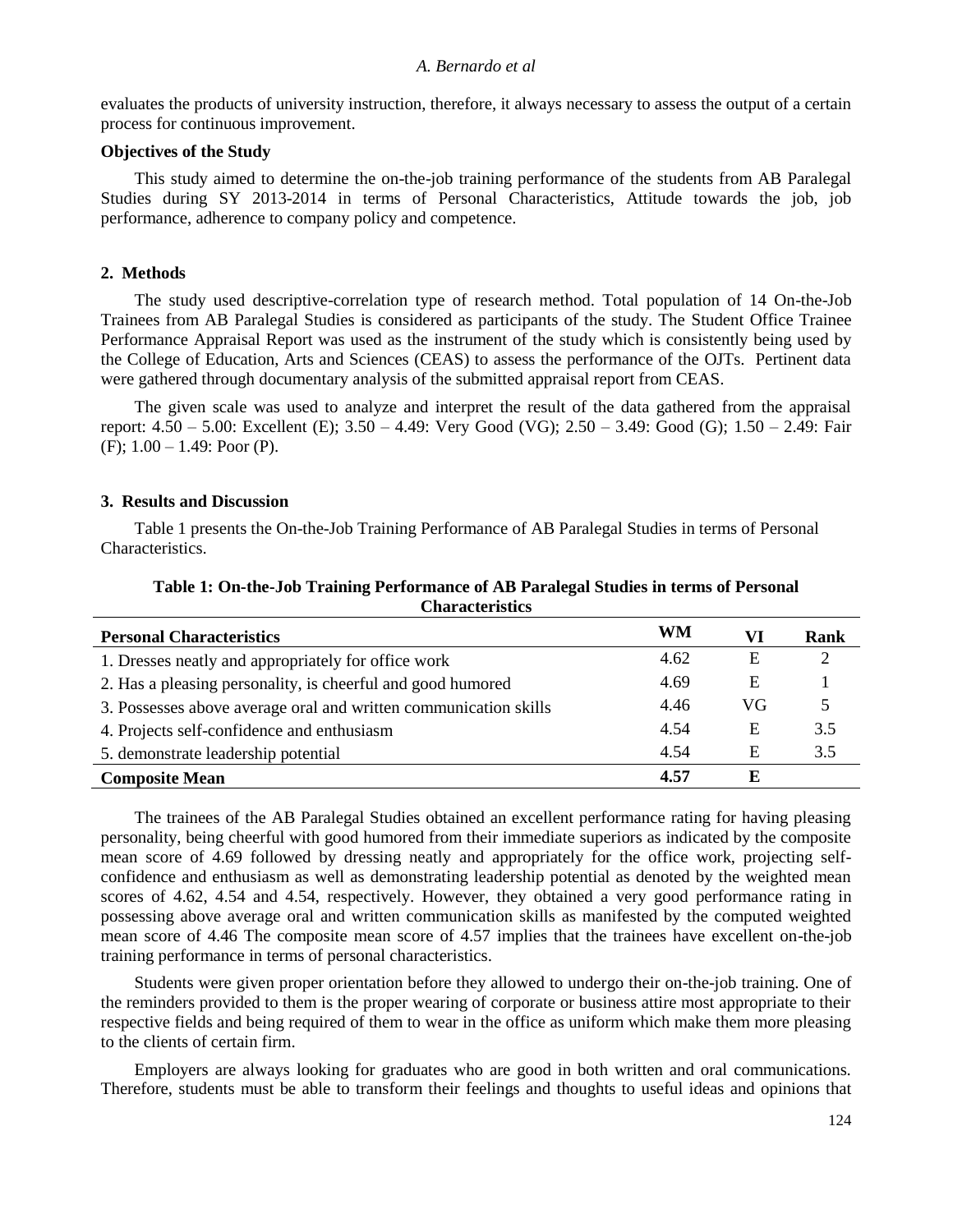## *Studies in Social Sciences and Humanities*

would lead the organization to progress. The graduates must also learn to adopt the culture and communication climate of certain establishment in order to build worthy interpersonal relationships (Laguador, 2013 – Erint). The role of academic institutions is to hone the competencies of the students in order for them to achieve the personal and professional growth through continuing education after college and let them be glaring symbols and icons of integrity, leadership and nationalism with enormous faith and service for God and country (Dotong, 2014).

Table 2 shows the On-the-Job Training Performance of AB Paralegal Studies in terms of attitude towards the job

| of Attitude towards the Job                                                                                                                                            |           |    |      |
|------------------------------------------------------------------------------------------------------------------------------------------------------------------------|-----------|----|------|
| Attitudes towards the job                                                                                                                                              | <b>WM</b> | VI | Rank |
| 1. shows marked interest and in his/her tasks/responsibilities                                                                                                         | 4.77      | Ε  | 1.5  |
| 2. Has an exceptional sense of duty and can always be depended upon to do<br>a good job                                                                                | 4.77      | Ε  | 1.5  |
| 3. Cooperates willingly and fits easily to the group                                                                                                                   | 4.54      | E  | 4.5  |
| 4. Recognizes the authority and responsibilities of his/her superiors and<br>previous his/her them the necessary support services and assistance<br>required or sought | 4.54      | E  | 4.5  |
| 5. Takes initiative to update one's technical and/or non-technical<br>knowledge and skills                                                                             | 4.62      | E  |      |
| <b>Composite Mean</b>                                                                                                                                                  | 4.65      | Ε  |      |

|  |  | Table 2: On-the-Job Training Performance of AB Paralegal Studies in terms |
|--|--|---------------------------------------------------------------------------|
|--|--|---------------------------------------------------------------------------|

The trainees of AB Paralegal studies obtained an excellent performance rating from their superiors by showing marked interest in their tasks and responsibilities and for having an exceptional sense of duty who can always be depended upon to do a good job as denoted by the weighted mean score of 4.77 on rank number 1.5. They also obtained excellent remark on taking initiative to update one's technical and/or non technical knowledge and skills with weighted mean score of 4.62 on rank number 3. Cooperating willingly and fitting easily to the group and recognizing the authority and responsibilities of their superiors and previous his/her them the necessary support services and assistance required or sought.

Part of the leadership brand of the university is commitment and collaboration which the students should possess when they graduate. These are being taught and practiced through conducting institutional and college – based activities and programs wherein they were assigned in certain task and duty in the committee to accomplish.

Table 3 presents the On-the-Job Training Performance of AB Paralegal Studies in terms of Job Performance

| Table 5: On-the-Job Training I cribitinality of AD I arangal buddes in terms of Job I cribitinality |      |    |             |
|-----------------------------------------------------------------------------------------------------|------|----|-------------|
| <b>Job Performance</b>                                                                              | WM   | VI | <b>Rank</b> |
| 1. Delivers promptly assigned tasks/responsibility                                                  | 4.77 | E  |             |
| 2. Perform assigned tasks with minimum supervision                                                  | 4.69 | Е  |             |
| 3. Willingly accepts work assignments and/or responsibilities                                       | 4.85 | E  |             |
| 4. Deliver assigned tasks within acceptable level of quality                                        | 4.62 | E  | 4.5         |
| 5. Performs assigned tasks in an organized and orderly manner                                       | 4.46 | VG | h           |
| 6. Exhibits ability to function well under pressure                                                 | 4.62 | E  | 4.5         |
| <b>Composite Mean</b>                                                                               | 4.67 | E  |             |

## **Table 3: On-the-Job Training Performance of AB Paralegal Studies in terms of Job Performance**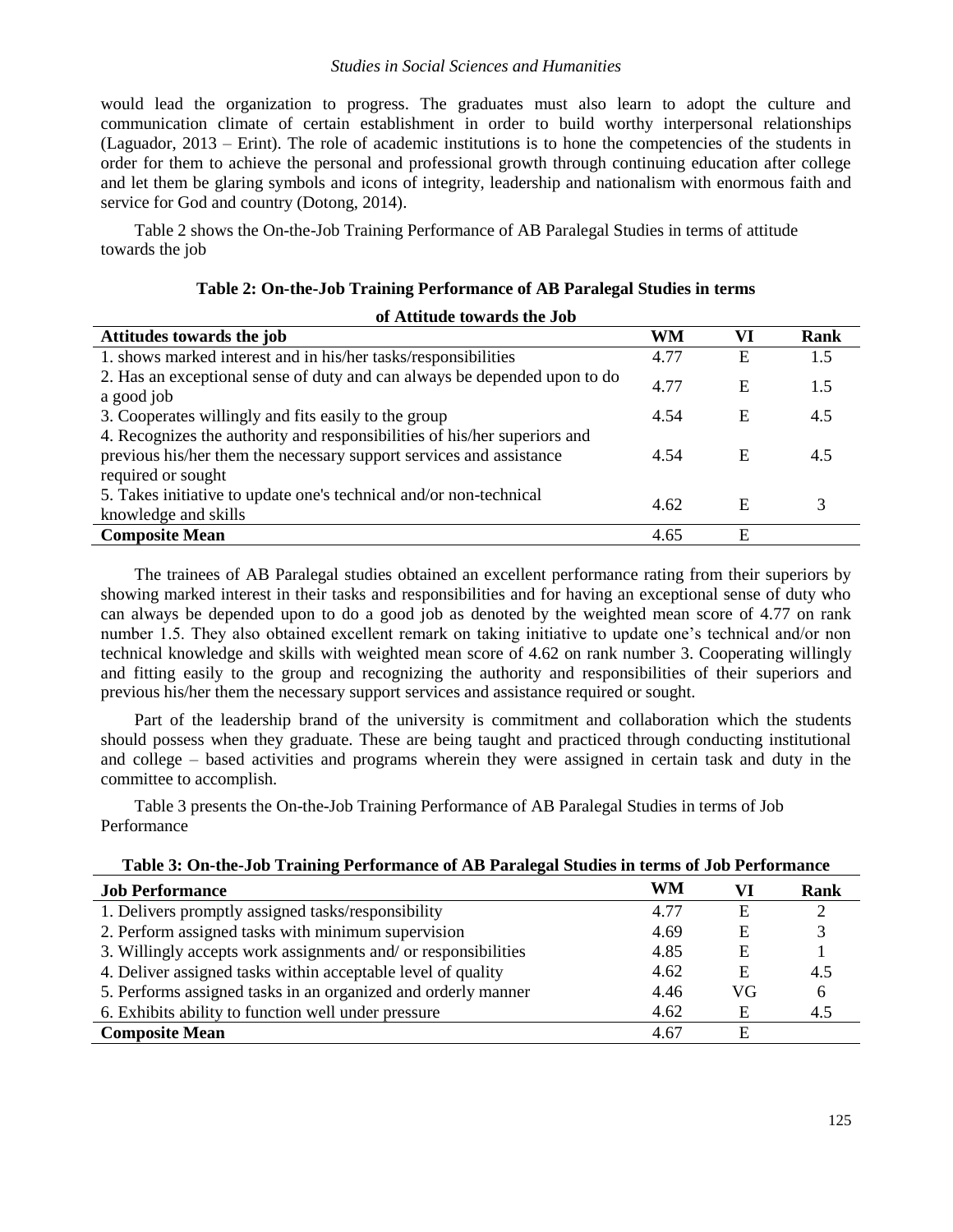#### *A. Bernardo et al*

The trainees obtained an excellent performance rating from their superiors by willingly accepting work assignments and/ or responsibilities, delivering promptly assigned tasks/ responsibility and performing assigned tasks with minimum supervision as indicated by the computed weighted mean scores of 4.85, 4.77 and 4.69, respectively.

Delivering assigned tasks within acceptable level of quality and exhibiting ability to function well under pressure obtained an excellent performance from the immediate superiors as indicated by the weighted mean score of 4.62 on rank 4.5. However, the trainees obtained a very good performance rating from their superiors in performing assigned tasks in an organized and orderly manner with 4.46 least computed weighted mean score on rank number 6. The composite mean score of 4.67 implies that the trainees obtained an excellent performance rating from their immediate superiors in terms of job performance.

Giving them more responsibilities would make them feel important as part of the team. Realizing the importance of teamwork would provide them better understanding of cooperation and unity towards the achievement of common goals. They can also work independently with less supervision because they are confident that they can finish the task accordingly.

Interest in pursuing certain program in tertiary level is an important factor in considering the success of the students. It drives the motivation of the person to reach his dreams no matter how hard to travel the road towards certain direction that would bring not only his thoughts in the reality but also along with his presence (Laguador, 2014 – IJARPED).

Table 4 shows the On-the-Job Training Performance of AB Paralegal Studies in terms of adherence to company policies

| <b>Adherence to Company Policies</b> | WM   |    | Rank |
|--------------------------------------|------|----|------|
| 1. Present at work most of the time  | 4.38 | VG |      |
| 2. Comes to work on time             | 4.54 |    | 1.5  |
| 3. Adheres to company policies       | 4.54 | F  | 1.5  |
| <b>Composite Mean</b>                | 4.49 | VG |      |

**Table 4: On-the-Job Training Performance of AB Paralegal Studies in terms of Adherence to Company Policies**

The trainees excellently adheres to company policies and comes to work on time as manifested by the computed weighted mean score of 4.54 on rank 1.5 followed by a very good performance rating by being present at work most of the time as denoted by the weighted mean score of 4.38 on rank number 3.

Punctuality is being valued in the university especially in coming to school on time. Teachers are the role model on their attendance that will serve as good training for the students to value the time they need to wake up early and catch up the first lesson in the morning without being late. That habit will later become their routine until they join the workforce of professionals (Laguador, 2013b). Teaching the students the value of time management is an important aspect of success that they should possess. Planning ahead would provide many opportunities to think about alternatives and getting earlier at work is a sign of good time management.

Table 5 presents the On-the-Job Training Performance of AB Paralegal Studies in terms of Competence.

| Table 5: On-the-Job Training Performance of AB Paralegal Studies in terms of Competence |    |  |      |
|-----------------------------------------------------------------------------------------|----|--|------|
| Competence                                                                              | WM |  | Rank |
| $1.01$ (1 $1.1$ $1.1$ $1.1$ $1.1$ $1.1$                                                 |    |  |      |

| 1. Shows mastery of generally accepted management/marketing/banking<br>principles as applied to different situations | 4.46 | VG |  |
|----------------------------------------------------------------------------------------------------------------------|------|----|--|
| 2. shows adequate knowledge in performing assigned tasks and work<br>assignment                                      | 4.69 | E  |  |
| 3. Shows ability to perform routine office procedures                                                                | 4.77 | E  |  |
| <b>Composite Mean</b>                                                                                                | 4.64 | F  |  |
|                                                                                                                      |      |    |  |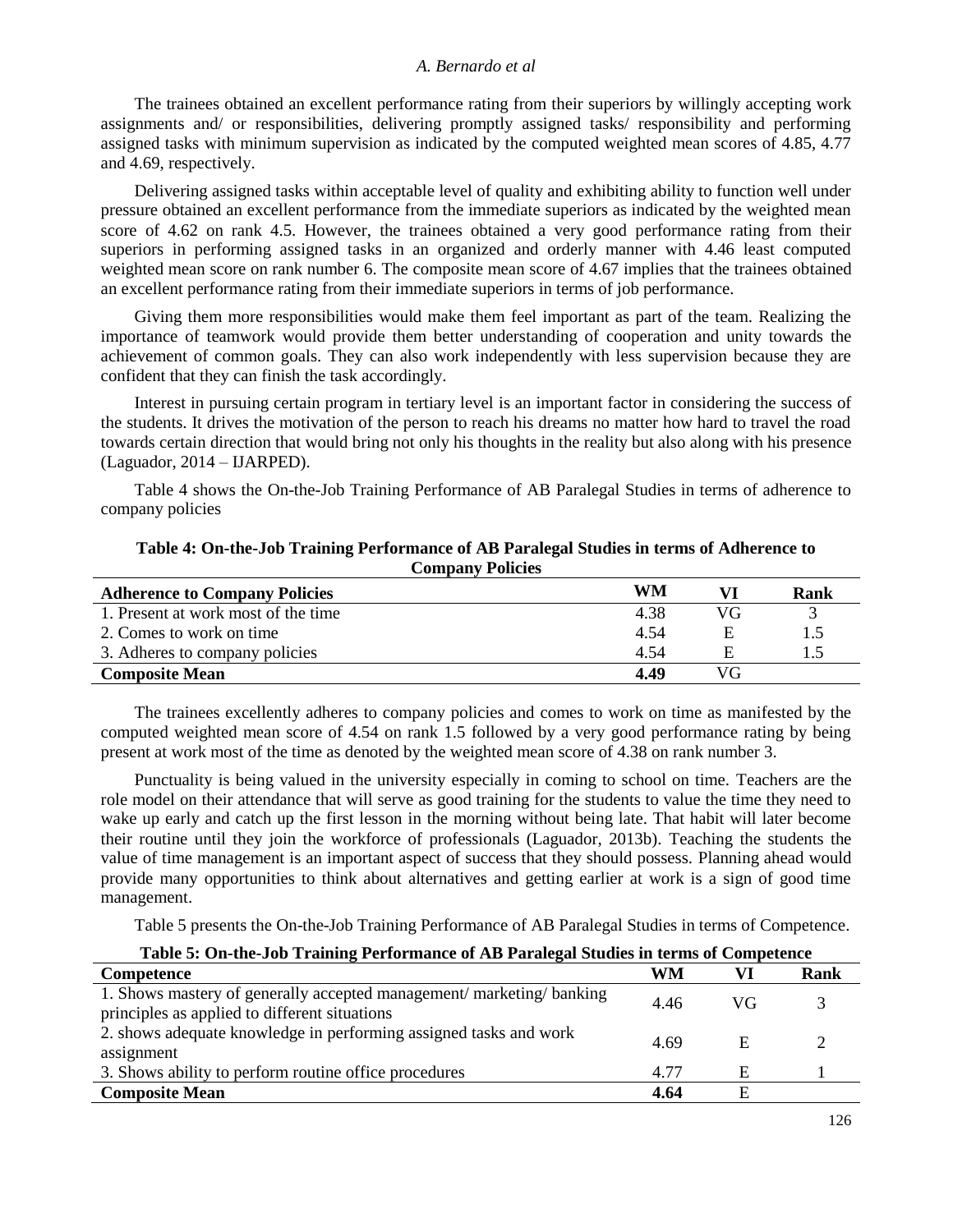#### *Studies in Social Sciences and Humanities*

The trainees excellently show their ability to perform routine office procedures and show adequate knowledge in performing assigned tasks and work assignment as denoted by the computed weighted mean scores of 4.77 and 4.69 on rank numbers 1 and 2, respectively. Meanwhile, they obtained very good performance in showing mastery of generally accepted management/ marketing/ banking principles as applied to different situations as indicated by the computed weighted mean score of 4.46 on rank number 3. The composite mean score of 4.64 implies that the trainees obtained excellent performance rating from their superiors in terms of competence.

It is important that organizational hosts understand the nature of the internship, such as whether the internship will be full time during the summer or part time during the school year. Contacts and supervisors within host organizations also need to understand student abilities and competencies. Whereas students likely have some valuable capabilities, they typically lack experience, which is the primary reason they are completing an internship. The host organization must recognize what the students are capable of accomplishing and what may be beyond their capabilities (Shoenfelt, Kottke & Stone, 2012). New skills take time to refine, but each time use the communication skills, students must open to opportunities and future partnerships (Ylagan, Apritado, Mendoza & Tamayo, 2013). Skills can be measured in varying degrees and it is very important to keep these updated to learn new things from different perspectives. Communication skills are brought about by experiences through exchanging of thoughts and ideas from different people living in various social economic statuses (Laguador, 2013c)

#### **4. Conclusion and Recommendation**

Students of AB Paralegal Studies obtained an excellent performance rating in terms of personal characteristics, attitude towards work, competence and job performance. The immediate superiors noticed the pleasing personality and being cheerful and good humored of the students as well as showing marked interest in their assigned tasks and responsibilities and willingness to accept work assignments.

There is a need to enhance the communication skills of the Paralegal studies through giving them more verbal exercises as teaching and learning activity. Students must improve their communication skills to express themselves and be easily understood when leading a team or a group (Laguador, Velasquez & Florendo, 2013).

Teachers may provide them more writing exercises and case analysis to enhance their writing skills.

Student organizations may be strengthened its function to encourage students' participation in taking the lead of planning, organizing, directing and implementing the programs of the department. Students may always be encouraged to join curricular and extra-curricular activities specifically in academic contests to make them more competitive and confident of their skills. Giving learning opportunities to students helps them to expand their knowledge, cultivate their abilities and discover new skills and talents (Britiller et al., 2014).

In response to the academic challenges of national and international significance, higher education system needs to focus on systemic reform to strengthen and make more competitive their output and services (Buted, Felicen & Manzano, 2014). The university may continue to implement the outcomes-based education to further strengthen the capability of the students to compete with the graduates of ASEAN member countries. Most universities in the country are already undertaking some of the educational practices involved in OBE. What they really need now is proper documentation of evidences of assessments and evaluation on the effectiveness of the program educational objectives which will prove that the graduates are really equipped with essential knowledge, values (behaviour) and skills that can contribute to the development of the community (Laguador & Dotong, 2014).

The curriculum may continue to revisit periodically to align the skills needed by the industry. The curriculum should be designed to prepare the graduates and demonstrate the core competencies expected of them in the workplace (Valdez, 2010). A growing number of employees and newly graduates must be fully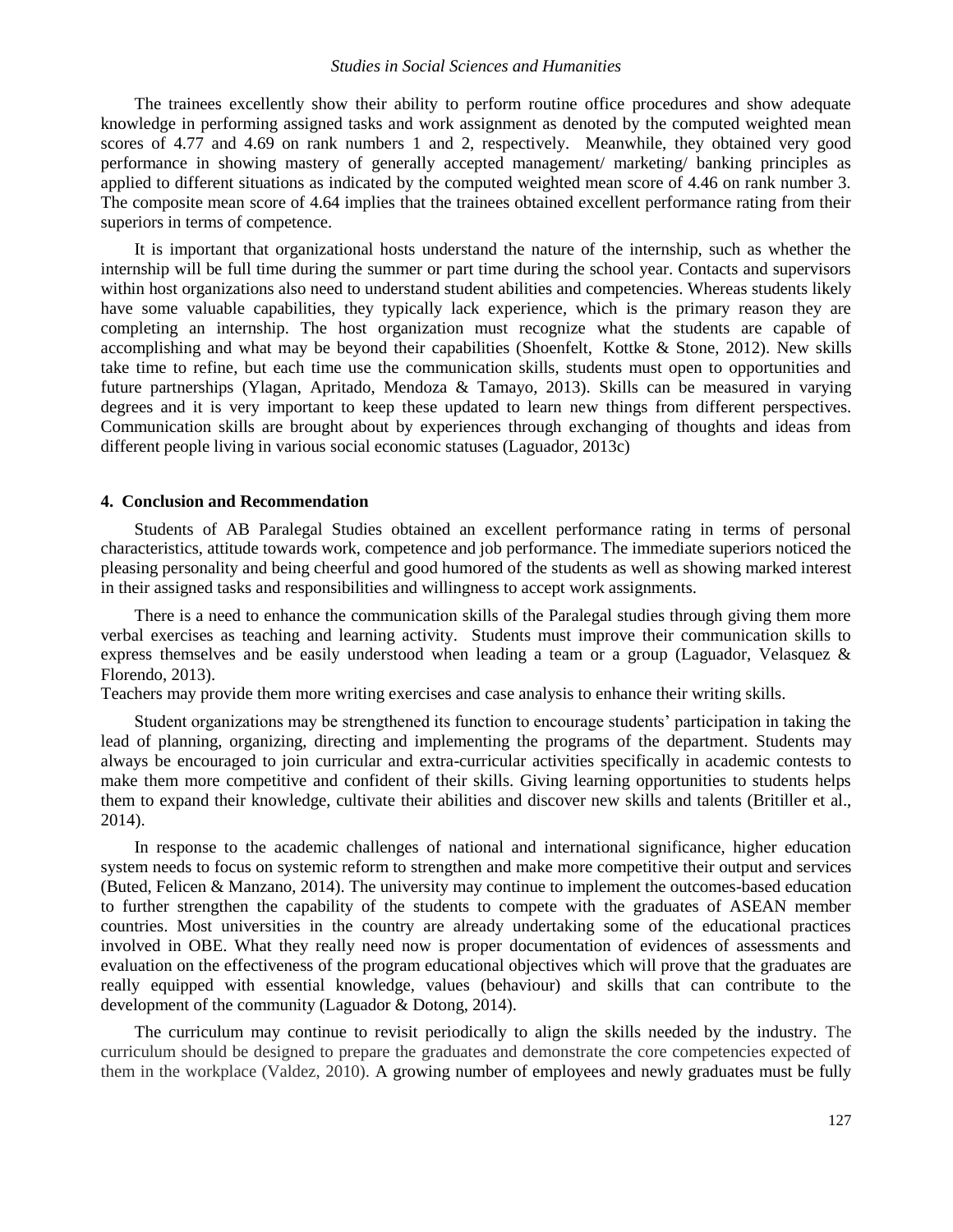#### *A. Bernardo et al*

equipped with knowledge and skills to be competitive in their respective field. At this point, the educational attainment of the individual is given great emphasis (Dimalibot et al., 2014).

Strengthen the company linkages of Paralegal Studies to obtain more support the professional organizations that might be a good source of training for students and faculty members. Insights from industry-partners are essential input to the development of program curriculum in order to determine the concerns of the employers regarding the required qualifications of the graduates (Laguador & Ramos, 2014).

#### **References**

- Britiller, M. C., Ramirez, L. Q., Ramos, F. M. C., Reyes, D. M. C., Salazar, K. D., Sandoval, J. A. M. (2014). Nurse Educator's Affective Teaching Strategies, Asia Pacific Journal of Multidisciplinary Research, 2(1), 6-13
- Buted, D. R., Felicen, S. S. Manzano, A.I. (2014). A Correlation Study between Student Performance in Food and Beverage Services Course and Internship in F&B Department of Hospitality Business, International Journal of Academic Research in Business and Social Sciences, 4(6), 54-66
- Dimalibot, G. A., Diokno, J. D., Icalla, M. F., Mangubat, M. R. C., & Villapando, L. C. (2014). Employment Status of the Tourism Graduates of Batch 2013 in Lyceum of the Philippines University-Batangas. Journal of Tourism and Hospitality Research, 11(1), 46-56.
- Dotong. C. I. (2014). School [Related Factors in the Development of Graduates' Competencies towards](http://research.lpubatangas.edu.ph/wp-content/uploads/2014/10/JEL-School-%E2%80%93-Related-Factors-in-the-Development-of-Graduates%E2%80%99-Competencies-towards-Employability.pdf)  [Employability,](http://research.lpubatangas.edu.ph/wp-content/uploads/2014/10/JEL-School-%E2%80%93-Related-Factors-in-the-Development-of-Graduates%E2%80%99-Competencies-towards-Employability.pdf) Journal of Education and Literature, 1(1), 28-36
- Ebreo, M. A., Carranza, R. P., Eustaquio, L. N., Magluyan, L. G., Manalo, J. C., Trillanes, J. S., Felicen, S. S., Ylagan, A. P. (2014). International and Local Internship Programs of CITHM Students, Asia Pacific Journal of Education, Arts and Sciences, 1(3), 57-63
- Gierke, O. M. (2009). Getting Started as a Paralegal, Retrieved from: http://paralegaltoday.com/issue\_archive/online\_only/new\_paralegal.htm
- Ko, K., Sidhu, Dalvin Jit Kaur (2012). The impact of internship in public organizations on university students' perceptions and career choice, International Review of Administrative Sciences, 78(4), 710-732.
- Laguador, J.M. (2013a). Engineering Students' Academic and on-the-Job Training Performance Appraisal Analysis, International Journal of e-Education, e-Business, e-Management and e-Learning, 3(4): 301-305
- Laguador, J.M. (2013b). Developing Students' Attitude Leading Towards a Life-Changing Career, Educational Research International, 1(3): 28-33
- Laguador, J.M. (2013c). Gender Differences on the Perceived Effects of Computer Utilization in Knowledge Communication Skills, Social Values and Health of Students, International Journal of Physical and Social Sciences, 3(8): 96-113
- Laguador, J.M., Dotong, C.I., (2013). Tracer Study of BS Computer Engineering Graduates of Lyceum of the Philippines University, International Journal of Management, IT and Engineering, 3(8): 387-401
- Laguador, J. M. & Dotong, C. I. (2014). Knowledge versus Practice on the Outcomes-Based Education Implementation of the Engineering Faculty Members in LPU, International Journal of Academic Research in Progressive Education and Development , 3(1), 63-74
- Laguador, J. M. & Ramos, L. R. (2014). Industry-Partners' Preferences for Graduates: Input On Curriculum Development, Journal of Education and Literature, 1(1), 1-8
- Laguador, J.M., Velasquez, M.E., Forendo,K.C. (2013). Leadership Capability Assessment of Senior Industrial Engineering Students, International Journal of Basic Applied & Social Sciences, 1(3): 7-12